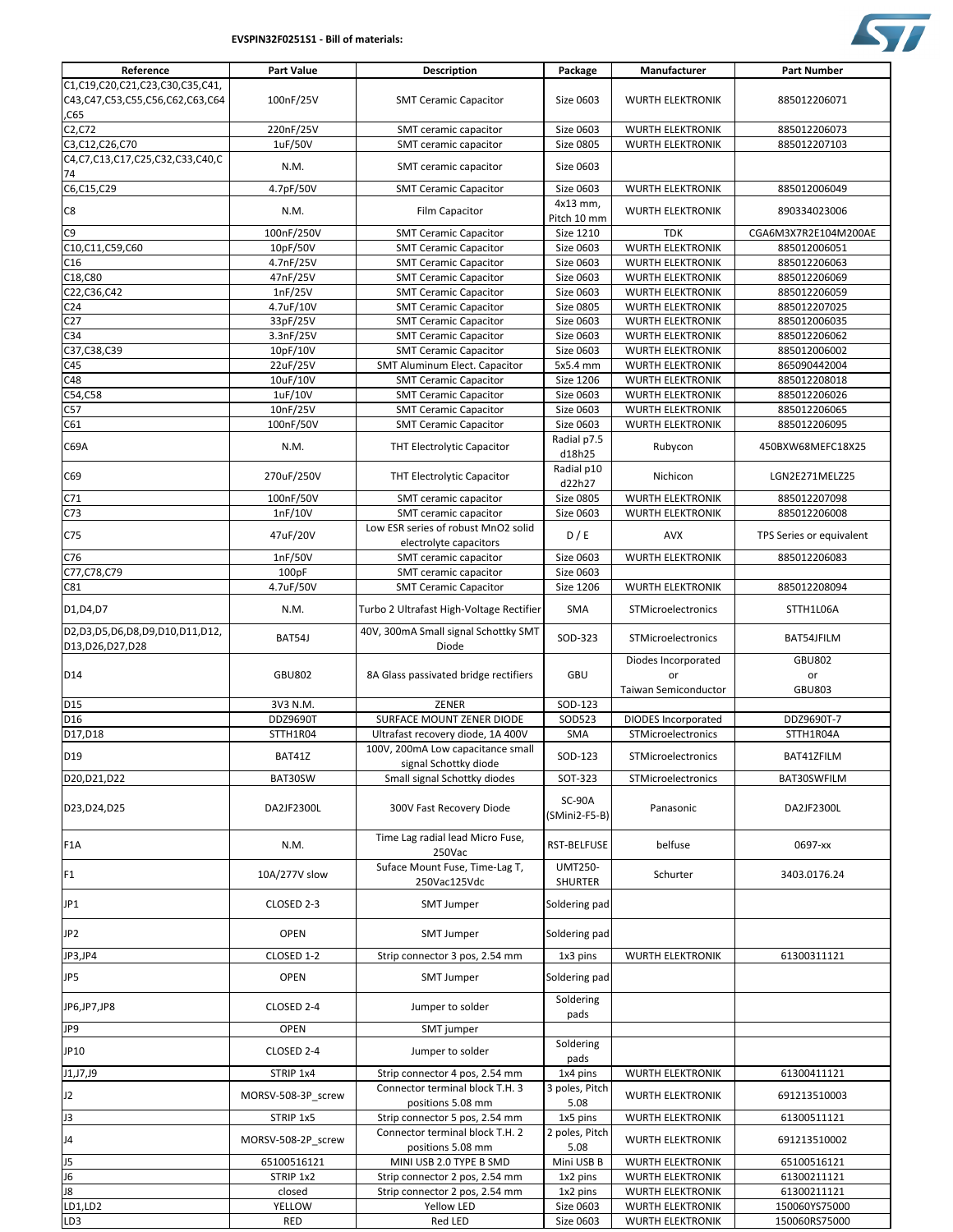| LD5                                      | <b>RED-GREEN</b>             | LED indicators, PLCC-4 Red/Yellow<br>Green                                    | PLCC <sub>4</sub>         | <b>AVAGO</b>            | HSMF-A201-A00J1  |
|------------------------------------------|------------------------------|-------------------------------------------------------------------------------|---------------------------|-------------------------|------------------|
| LD4                                      | <b>GREEN</b>                 | Green LED                                                                     | <b>Size 0805</b>          | <b>WURTH ELEKTRONIK</b> | 150080GS75000    |
| L1                                       | 330uH                        | SMD Power inductors for<br>Automotive/Industrial applications                 |                           | <b>TAIYO YUDEN</b>      | EST1060T331MDGA  |
| NTC1                                     | 5R                           | NTC Thermistors for inrush current<br>limiting                                | Pitch 5.08<br>mm          | <b>TDK</b>              | B57235S0509M000  |
| Q1,Q3,Q4,Q6,Q7,Q9                        | STD17NF25                    | N-channel 250 V, 0.140 O typ., 17 A<br>STripFET <sup>™</sup> II Power MOSFETs | <b>DPAK</b>               | STMicroelectronics      | STD17NF25        |
| Q1A, Q3A, Q4A, Q6A, Q7A, Q9A             | N.M.                         | N-channel Power MOSFET                                                        | PowerFLAT<br>6x5          | STMicroelectronics      |                  |
| Q10                                      | <b>BC847</b>                 | <b>GENERAL</b><br>PURPOSE 45V 100mA 225mW                                     | SOT <sub>23</sub>         | ON SEMICONDUCTOR        | BC847BL          |
| Q11                                      | 3STF1640                     | Low voltage high performance NPN<br>power transistor                          | SOT-89                    | STMicroelectronics      | 3STF1640         |
| RV1                                      | N.M.                         | Varistor                                                                      | Pitch 2.3x7.5<br>mm       |                         |                  |
| R1,R15,R35                               | 27R                          | <b>SMT</b> resistor                                                           | Size 0805                 |                         |                  |
| R2,R10,R16,R27,R40,R49                   | <b>10R</b>                   | <b>SMT Resistor</b>                                                           | Size 0805                 |                         |                  |
| R3,R13,R18,R30,R42,R56                   | 100R                         | <b>SMT Resistor</b>                                                           | <b>Size 0805</b>          |                         |                  |
| R5,R14,R19,R31,R44,R57,R99,R100<br>R106, | 100k                         | <b>SMT</b> resistor                                                           | Size 0603                 |                         |                  |
| R6,R21,R45                               | 56k                          | <b>SMT Resistor</b>                                                           | Size 1206                 |                         |                  |
| R8, R22, R47                             | 39k<br>1.8k                  | <b>SMT Resistor</b><br><b>SMT Resistor</b>                                    | Size 1206<br>Size 0603    |                         |                  |
| R12,R28,R53,R68,R70,R71                  |                              | Square trimpot trimming                                                       |                           |                         |                  |
| R23                                      | 100k                         | potentiometer                                                                 | 3386P                     | <b>BOURNS</b>           | 3386P-1-104-LF   |
| R25,R51,R52,R63,R64,R65,R84,R97<br>R110  | 10k                          | <b>SMT Resistor</b>                                                           | Size 0603                 |                         |                  |
| R26,R29,R58,R59,R73,R89,R91,R93<br>R95,  | 0R                           | <b>SMT Resistor</b>                                                           | Size 0603                 |                         |                  |
| <b>R32</b>                               | 47k                          | <b>SMT Resistor</b>                                                           | Size 0603                 |                         |                  |
| R33                                      | 63.4k                        | <b>SMT Resistor</b>                                                           | Size 0603                 |                         |                  |
| R34, R36, R111                           | 75m-2W-1%                    | <b>SMT Resistor</b>                                                           | Size 2512                 |                         |                  |
| R38,R118,R119,R120                       | 1 <sup>k</sup>               | <b>SMT</b> resistor                                                           | Size 0603                 |                         |                  |
| R39, R74, R75, R76, R98, R104            | N.M.                         | <b>SMT Resistor</b>                                                           | Size 0603                 |                         |                  |
| R41,R55<br>R48                           | 3k<br>39k                    | <b>SMT Resistor</b><br><b>SMT Resistor</b>                                    | Size 0603<br>Size 0603    |                         |                  |
| R54,R66,R79,R85,R96,R101,R102,R          | 100R                         | <b>SMT</b> resistor                                                           | Size 0603                 |                         |                  |
| 112,R113,R114<br><b>R60</b>              | 33k                          | <b>SMT Resistor</b>                                                           | Size 0603                 |                         |                  |
| R61                                      | 10M                          | <b>SMT Resistor</b>                                                           | Size 0603                 |                         |                  |
| R62,R77                                  | 120R                         | <b>SMT Resistor</b>                                                           | Size 0603                 |                         |                  |
| R67,R69                                  | 470k                         | <b>SMT Resistor</b>                                                           | Size 1206                 |                         |                  |
| R72<br>R81, R88, R92, R94                | N.M.<br>4.7k                 | <b>NTC Resistor</b><br><b>SMT Resistor</b>                                    | Size 0805<br>Size 0603    |                         |                  |
| <b>R78</b>                               | 27k                          | <b>SMT Resistor</b>                                                           | Size 0805                 |                         |                  |
| <b>R80</b>                               | 68k                          | <b>SMT Resistor</b>                                                           | Size 0805                 |                         |                  |
| <b>R82</b>                               | 330R                         | <b>SMT Resistor</b>                                                           | Size 0603                 |                         |                  |
| R83                                      | 1.5k                         | <b>SMT Resistor</b>                                                           | Size 1206                 |                         |                  |
| R86                                      | 1.5k                         | <b>SMT Resistor</b>                                                           | Size 0603                 |                         |                  |
| <b>R87</b>                               | 36k                          | <b>SMT Resistor</b>                                                           | Size 0603                 |                         |                  |
| R90,R109                                 | 2.7k                         | SMT resistor                                                                  | Size 0603                 |                         |                  |
| R103                                     | 0R                           | <b>SMT Resistor</b>                                                           | Size 0603                 |                         |                  |
| R105                                     | 15k                          | SMT resistor                                                                  | Size 0603                 |                         |                  |
| R107<br>R108                             | 8.66k<br>0R                  | <b>SMT</b> resistor<br>SMT resistor                                           | Size 0603<br>Size 0805    |                         |                  |
| R115, R116, R117                         | 1M                           | SMT resistor                                                                  | Size 0603                 |                         |                  |
| R121                                     | <b>8K2</b>                   | SMT resistor                                                                  | Size 0603                 |                         |                  |
| SW1, SW2, SW3                            | 430483025816                 | TACTILE SWITCHES - 6x6 J-bend SMT                                             |                           | <b>WURTH ELEKTRONIK</b> | 430483025816     |
| TP1                                      | TPHIN1                       | Test Point - PCB 1mm DIAMETER                                                 | Copper Pad                |                         |                  |
| TP <sub>2</sub>                          | TPHIN2                       | Test Point - PCB 1mm DIAMETER                                                 | Copper Pad                |                         |                  |
| TP3<br>TP4,TP7,TP14,TP17,TP18,TP19,TP2   | TPHIN3                       | Test Point - PCB 1mm DIAMETER                                                 | Copper Pad<br>Diam. 1.27, |                         |                  |
| 0, TP21, TP22, TP23, TP24, TP25          | N.M.                         | TP for Probe                                                                  | Hole 0.8mm                |                         |                  |
| TP <sub>5</sub>                          | PB8                          | Test Point - PCB 1mm DIAMETER                                                 | Copper Pad                |                         |                  |
| TP <sub>6</sub>                          | PA4                          | Test Point - PCB 1mm DIAMETER                                                 | Copper Pad                |                         |                  |
| <b>TP8,TP12</b>                          | TPTH-ANELLO-1mm              | THT Ring Test Point                                                           |                           | Keystone                | 5003             |
| <b>TP10</b>                              | PA3                          | Test Point - PCB 1mm DIAMETER                                                 | Copper Pad                |                         |                  |
| <b>TP11</b>                              | PA7                          | Test Point - PCB 1mm DIAMETER                                                 | Copper Pad                |                         |                  |
| TP13                                     | <b>GPIO ZCR</b>              | Test Point - PCB 1mm DIAMETER                                                 | Copper Pad                |                         |                  |
| <b>TP15</b>                              | NEEDLE-PAD-1.7mm             | Test Point - PCB 1.7mm DIAMETER                                               | Copper Pad                |                         |                  |
| <b>TP16</b><br>U1                        | <b>PGND</b><br>STSPIN32F0251 | Test Point - PCB 1mm DIAMETER<br>250V three-phase controller with ARM         | Copper Pad<br>TQFP64-     | STMicroelectronics      | STSPIN32F0251/TR |
|                                          |                              | Cortex MCU<br>Single Rail-to-Rail input/output 8 MHz                          | 10x10x1.0                 |                         |                  |
| U <sub>2</sub>                           | <b>TSV911ILT</b>             | operational amplifiers<br>Micropower quad CMOS voltage                        | SOT23-5                   | STMicroelectronics      | TSV911ILT        |
| U <sub>3</sub>                           | <b>TS3704IPT</b>             | comparators                                                                   | TSSOP14                   | STMicroelectronics      | <b>TS3704IPT</b> |
| U <sub>4</sub>                           | LD1117S33CTR                 | 800mA, 3.3V Adjustable and Fixed low<br>drop positive voltage regulator       | SOT-223                   | STMicroelectronics      | LD1117S33CTR     |